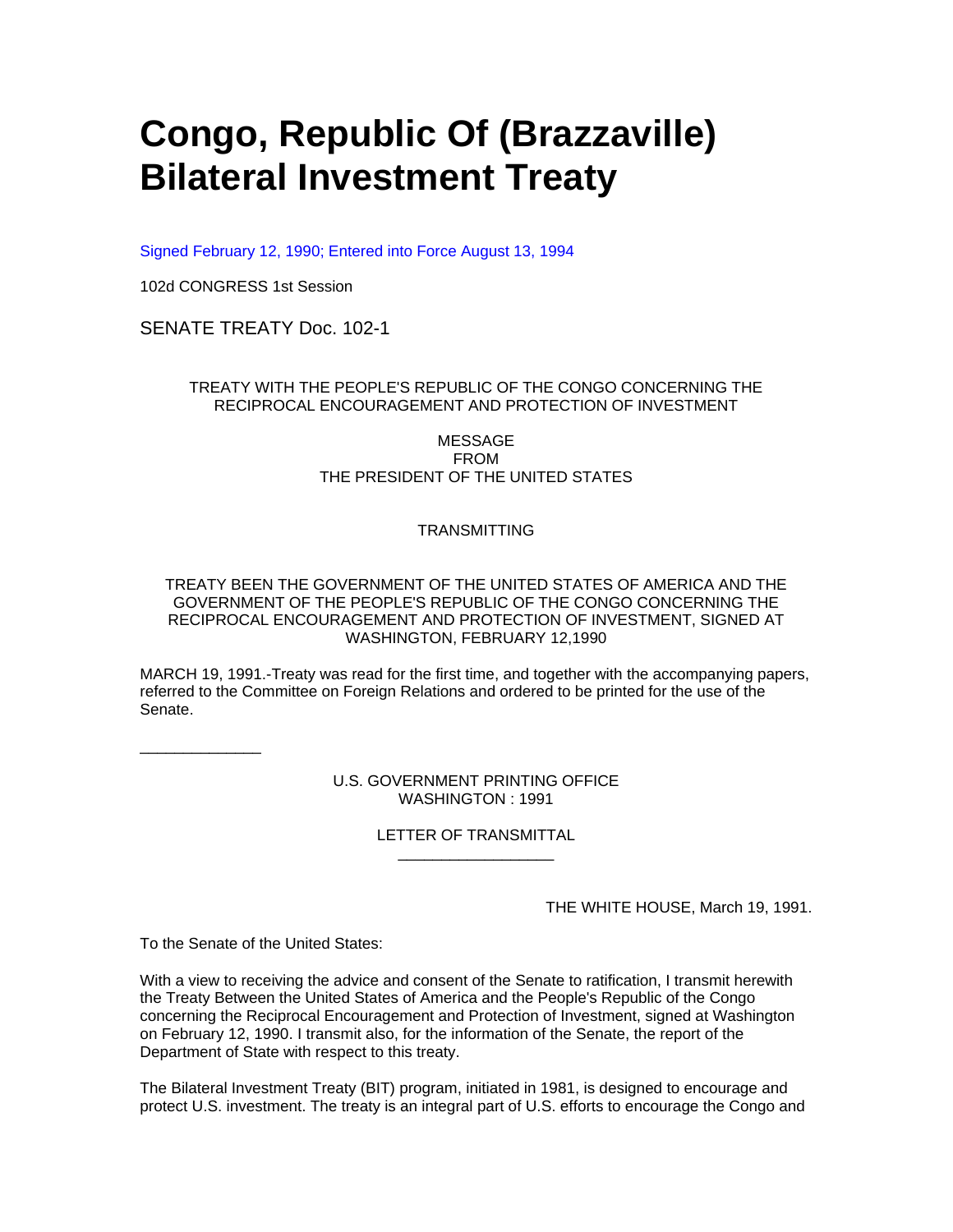other governments to adopt macroeconomic and structural policies that will promote economic growth. It is also fully consistent with U.S. policy toward international investment. That policy holds that an open international investment system in which participants respond to market forces provides the best and most efficient mechanism to promote global economic development. A specific tenet, reflected in this treaty, is that U.S. direct investment abroad and foreign investment in the United States should receive fair, equitable, and nondiscriminatory treatment. Under this treaty, the Parties also agree to international law standards for expropriation and compensation; to free financial transfers; and to procedures, including international arbitration, for the settlement of investment disputes.

I recommend that the Senate consider this treaty as soon as possible and give its advice and consent to ratification of the treaty at an early date.

GEORGE BUSH

#### LETTER OF SUBMITTAL

DEPARTMENT OF STATE, Washington, March 11, 1991.

The PRESIDENT, *The White House,* 

THE PRESIDENT: I have the honor to submit to you the Treaty Between the United States of America and the People's Republic of the Congo concerning the Reciprocal Encouragement and Protection of Investment, signed at Washington, February 12, 1990. I recommend that this treaty be transmitted to the Senate for its advice and consent to ratification.

This treaty constitutes a continuation of the bilateral investment treaty (BIT) program initiated in 1981. Negotiation of these treaties has been pursued by the Office of the United States Trade Representative and the Department of State with active participation of the Departments of Commerce and Treasury, in conjunction with other U.S. Government agencies. BITs with Bangladesh, Cameroon, Grenada, Senegal, Turkey, and Zaire have entered into force.

The global BIT program is intended to encourage and protect U.S. investment in developing countries. By providing certain mutual guarantees and protections, a BIT creates a more stable and predictable legal framework for foreign investors in the territory of each of the treaty Parties. The negotiation of a series of bilateral treaties with interested countries establishes greater international discipline in the investment area.

The BITs which have been concluded, as well as others under negotiation, are an integral part of U.S. efforts to encourage other governments to adopt macroeconomic and structural policies that will promote economic growth. Experience to date has shown that interested countries are willing to provide U.S. investors with significant investment guarantees and assurances as a way of inducing additional foreign investment. It is U.S. policy to advise potential treaty partners that conclusion of a BIT with the United States is an important and favorable factor in the investment relationship, but does not in and of itself result in immediate increases in U.S. investment flows.

The BIT approach is similar to programs that have been undertaken with considerable success by a number of European countries, including the Federal Republic of Germany and the United Kingdom, since the early 1960s. Indeed, our industrialized partners already have over 200 BITs in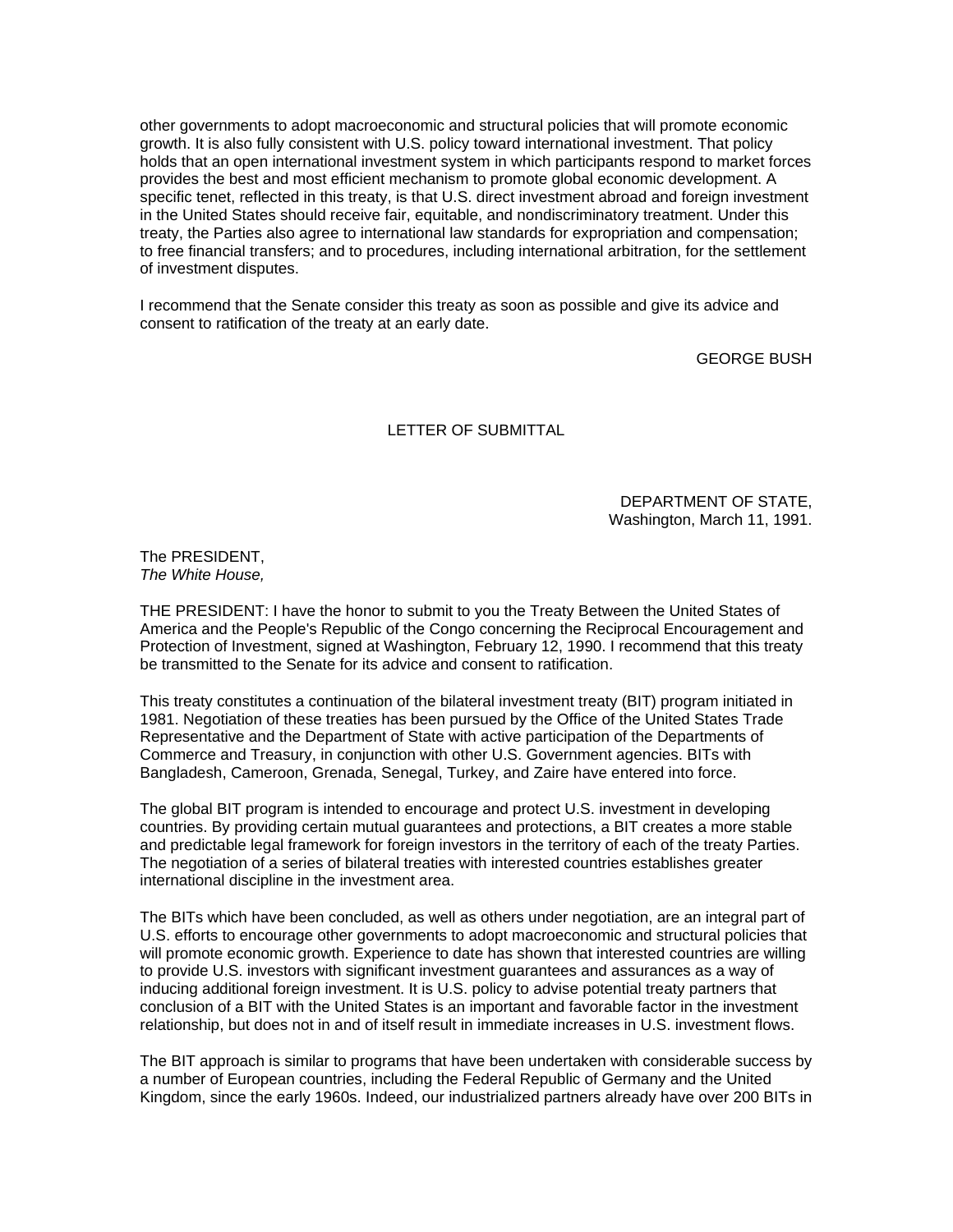force, primarily with developing countries. U.S. treaties, which draw upon language used in its Treaties of Friendship, Commerce, and Navigation (FCNS) as well European counterparts, are more comprehensive and far-reaching than European BITS.

#### THE U.S.-CONGO TREATY

The treaty with the Congo satisfies all four main BIT objectives:

-- foreign investors are to be accorded treatment in accordance with international law and are to be treated no less favorably than investors of the host country or no less favorably than investors of third countries, whichever is the most favorable treatment ("national" or "most-favored-nation" treatment) subject certain specified exceptions;

-- international law standards shall apply to the expropriation of investments and to the payment of compensation for expropriation;

-- free transfers shall be afforded to funds associated with an investment into and out of the host country; and

-- procedures shall allow an investor to take a dispute with a Party directly to binding third-party arbitration.

The provisions of the treaty with the Congo do not differ in any from the U.S. model text used at the time of negotiation. A description of the most significant provisions of the treaty follows.

The Congo BIT's definition section clarifies terms such as "company of a Party" and "investment." The BIT concept of "investment is broad and designed to be flexible; although numerous types of economic interests are enumerated, the intent is to include all legitimate interests in the territory of either Party, whether directly or indirectly controlled by nationals of the other, having economic value or "associated" with an investment. "Companies of Party are those legally constituted under the laws of a Party.

The Congo BIT accords the better of national or most-favored nation (MFN) treatment to foreign investment, subject to each Party's exceptions which are set forth in the treaty or its annex, which forms an integral part of the treaty. The exceptions are designed to protect state regulatory interests and, for the United States, to accommodate the derogations from national treatment in state or federal law relating to such areas as air transport, shipping, banking, telecommunications, energy and power production, insurance; and from national and MFN treatment in the case of ownership of real property. The Congo has listed the following sectors or matters as exceptions: the insurance sector, government lending and insurance programs, energy production, certified customs agents, real estate, radio and television broadcasts, telephone and telegraph services, drinking water supply, rail transportation, and air transport. Any additional restrictions or limitations which Party may adopt with respect to those matters or sectors are not to affect existing investments.

The BIT also includes general treatment protections designed to be a guide to interpretation and application of the treaty. Thus, the parties agree to accord investments "fair and equitable treatment". Thus, the Parties agree to accord investments "fair and equitable treatment" and "full protection and security" in no case "less than that required by international law." The BIT specifically grants nationals of a Party the right to establish investments on a basis no less favorable than the better of national or MFN treatment in the territory of the other Party, restricts the right to impose performance requirements, and obliges Parties to observe their contractual obligations with investors. The BIT also provides that companies legally constituted under the laws of a Party which are investments shall be permitted to engage "top managerial personnel of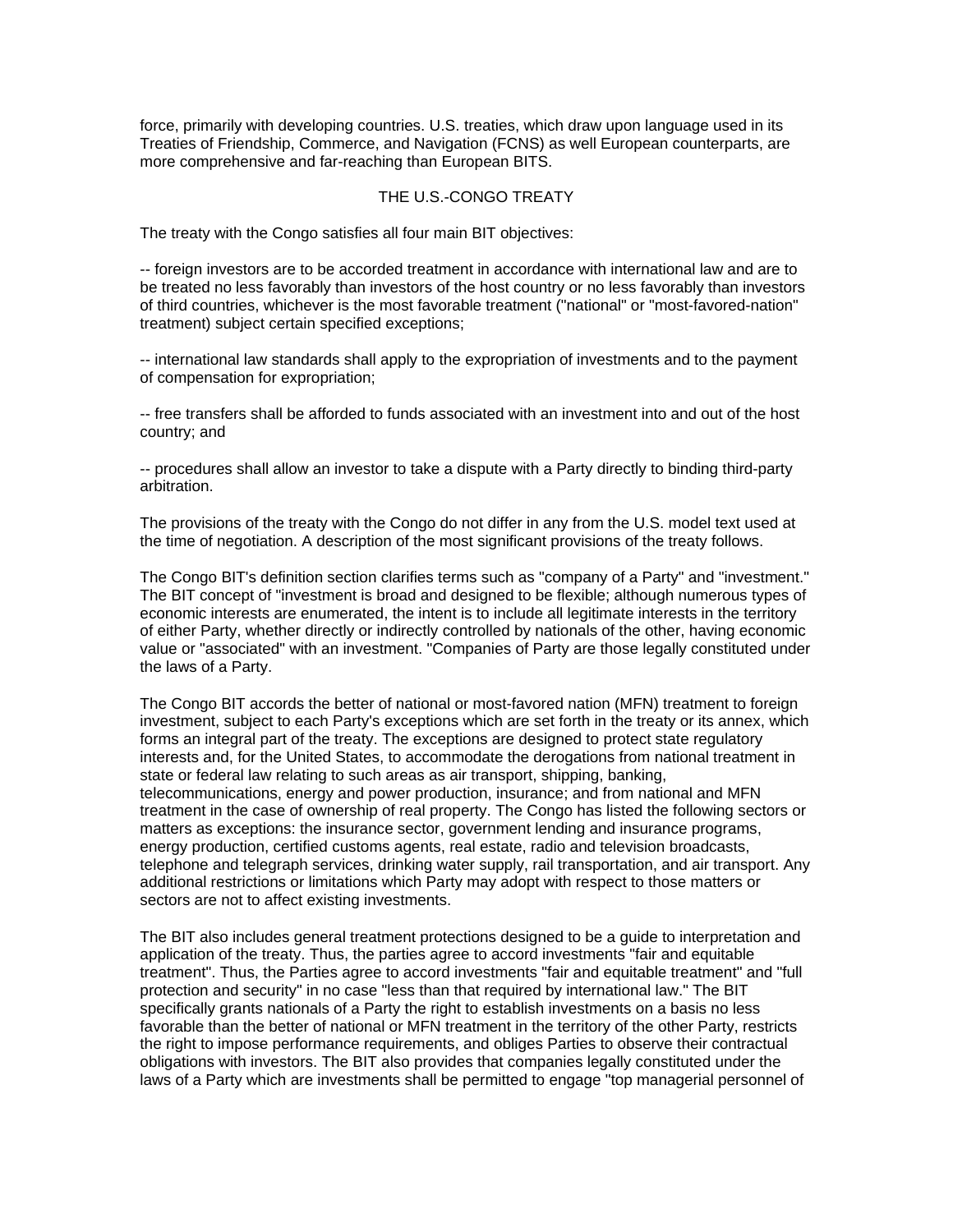their choice, regardless of nationality."

The BIT also confers protection from unlawful interference with property interests and assures compensation in accordance with international law standards. It provides that any direct or indirect taking must be: for a public purpose; nondiscriminatory; accompanied by the payment of prompt, adequate and effective compensation; and in accordance with due process of law and the general standards of treatment discussed above. The meaning of "expropriation" as used in the BIT is broad and flexible; it includes any measure which is "tantamount to expropriation or nationalization." Such compensation, which "shall be equivalent to the fair market value of the expropriated investment immediately before the expropriatory action was taken or became known," must be "without delay," "fully realizable," "freely transferable" and "include interest at a commercially reasonable rate from the date of expropriation . . ." The BIT grants the right to "prompt review" by the relevant judicial or administrative authorities in order to determine whether the compensation offered is consistent with these principles. It also extends national and MFN treatment to investors in cases of loss due to war or other civil disturbance. The BIT does not provide, however, a specific valuation method for compensating such losses.

The Congo BIT provides for free transfers "related to an investment," specifically including returns, compensation for expropriation, payments, arising out of an investment dispute, contract payments, proceeds from the sale of an investment, and contributions to capital for maintenance or development of an investment. Such transfers are to be made in a "freely usable currency at the prevailing market rate of exchange on the date of transfer with respect to spot transactions in the currency to be transferred." The text recognizes that notwithstanding this guarantee Parties can maintain certain laws and regulations regarding transfers provided these are applied in a non-discriminatory fashion. In particular, the text provides that Parties can require reports of currency transfers and impose income taxes by such means as a withholding tax on dividends. The article also recognizes that Parties retain the right to protect the rights of creditors and ensure the satisfaction of judgments in adjudicatory proceedings.

The BIT provides that where a defined investment dispute arises between a Party and a national or company of the other Party, including a dispute as to the interpretation of an investment agreement, and the dispute cannot be solved through negotiation, it may be submitted to arbitration in accordance with any dispute-settlement procedures to which the national or company and the host country have previously agreed. Unless the national or company has submitted the dispute to previously agreed dispute settlement procedures or to adjudication by domestic courts or other tribunals of the host country, the national or company may submit the dispute to the International Centre for the Settlement of Investment Disputes ("ICSID") for conciliation or binding arbitration. Exhaustion of local remedies is not required. In a separate provision, the Parties also agree to provide effective means of asserting claims and enforcing rights with respect to investments.

The BIT provides for state-to-state arbitration between the Parties in case of a dispute regarding the interpretation or application of the treaty. In the absence of an agreement that other rules apply, the BIT refers the Parties to the arbitration rules of the United Nations Commission on International Trade Law. The BIT also outlines the procedures for the creation of the arbitral panel. Another BIT provision exempts disputes arising under Export-Import Bank programs, or other credit guarantee or insurance arrangements providing for alternative dispute settlement arrangements, from the standard BIT arbitration clauses.

The BIT exhorts Parties to apply their tax policies fairly and equitably. Because the United States specifically addresses tax matters in tax treaties, the BIT for the most part excludes such matters. The BIT also states that the treaty shall not derogate from any obligations that require more favorable treatment of investments. The treaty further provides that measures necessary for public order or essential security interests are not precluded.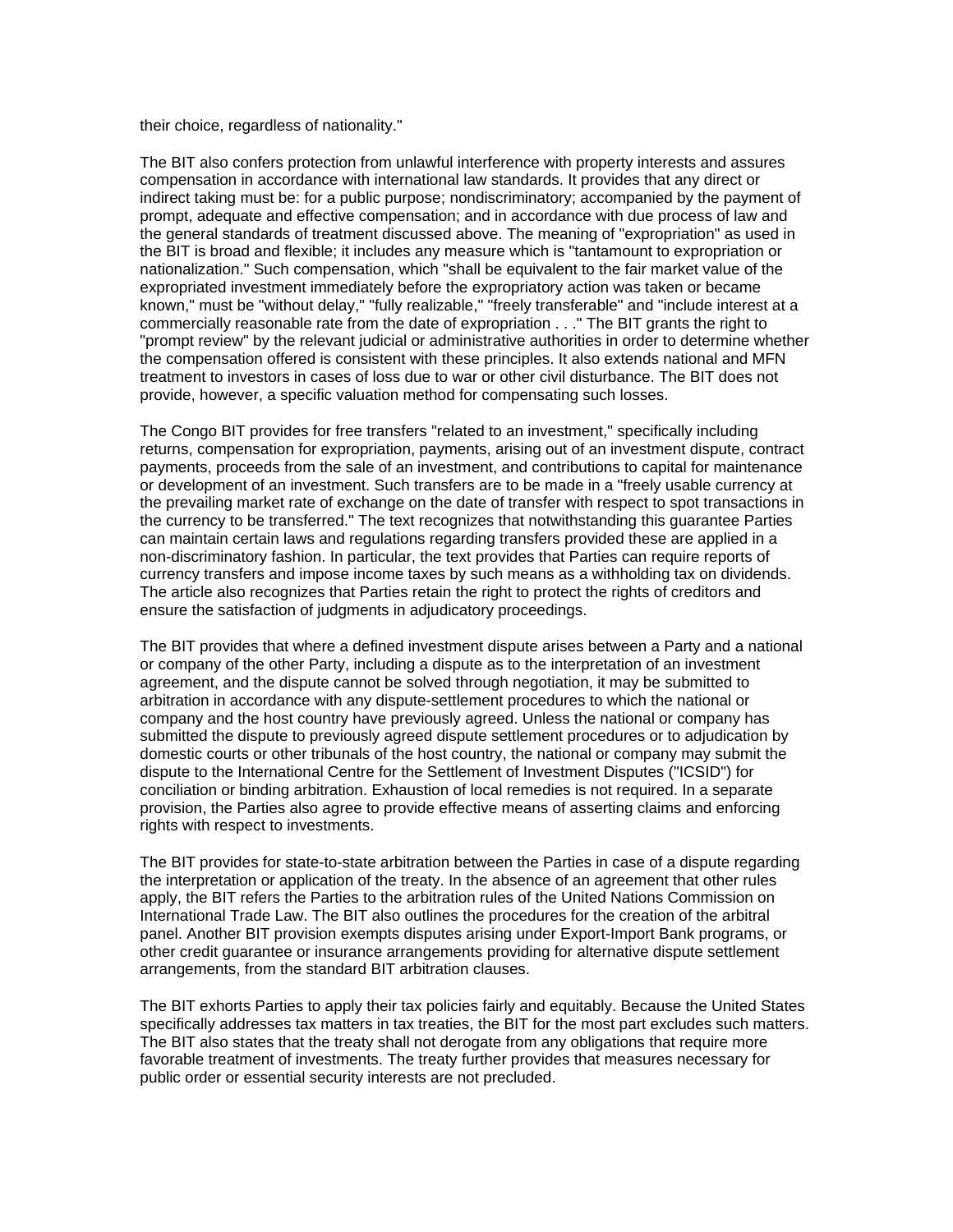The BIT enters into force 30 days after exchange of ratifications and continues in force for at least ten years. Thereafter, either Party may terminate the treaty, subject to one year's written notice.

I join with the U.S. Trade Representative and other U.S. Government agencies in supporting the treaty and favor its transmission to the Senate at an early date.

Respectfully submitted,

# LAWRENCE EAGLEBURGER.

# TREATY BETWEEN THE GOVERNMENT OF THE UNITED STATES OF AMERICA AND THE GOVERNMENT OF THE PEOPLE'S REPUBLIC OF THE CONGO CONCERNING THE RECIPROCAL ENCOURAGEMENT AND PROTECTION OF INVESTMENT

The Government of the United States of America and the Government of the People's Republic of the Congo, desiring to promote greater economic cooperation between them, with respect to investment by nationals and companies of one Party in the territory of the other Party; and

Recognizing that agreement upon the treatment to be accorded such investment will stimulate the flow of private capital and the economic development of the Parties,

Agreeing that fair and equitable treatment of investment is desirable in order to maintain a stable framework for investment and maximum effective utilization of economic resources, and

Having resolved to conclude a Treaty concerning the encouragement and reciprocal protection of investment,

Have agreed as follows:

# ARTICLE I

1. For the purpose of this Treaty,

(a) "company of a Party" means any kind of corporation, company, association, or other organization, legally constituted under the laws and regulations of a Party or a political subdivision thereof whether or not organized for pecuniary gain, or privately or governmentally owned;

(b) "investment" means every kind of investment, in the territory of one Party owned or controlled directly or indirectly by nationals or companies of the other Party, such as equity, debt, and service and investment contracts; and includes:

(i) tangible and intangible property, including rights, such as mortgages, liens and pledges;

(ii) a company or shares of stock or other interests in a company or interests in the assets thereof,

(iii) a claim to money or a claim to performance having economic value, and associated with an investment;

(iv) intellectual and industrial property rights, including rights with respect to copyrights, patents,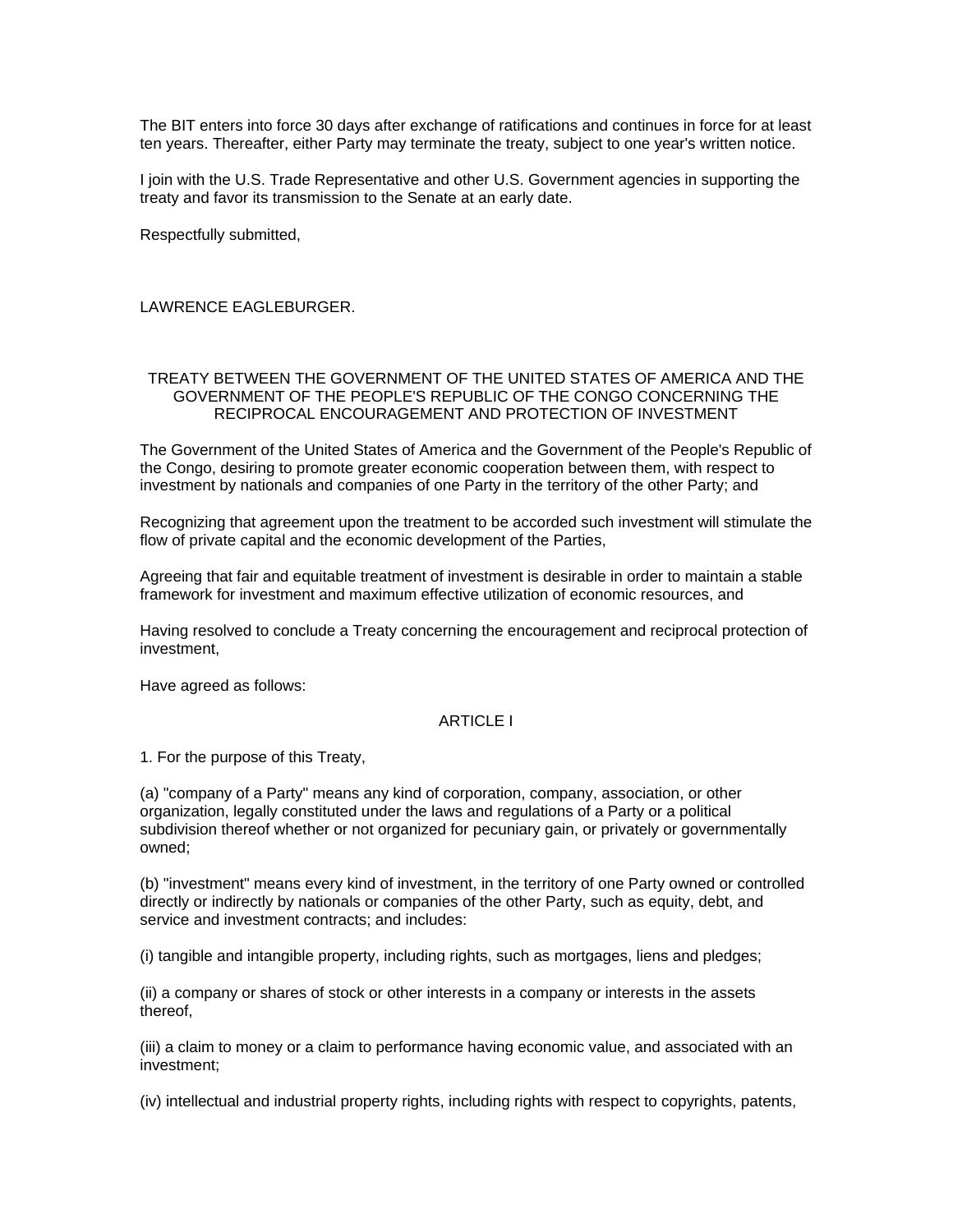trademarks, trade names, industrial designs, trade secrets and know-how, and goodwill; and

(v) any right conferred by law or contract, and any licenses and permits pursuant to law;

(c) "national" of a Party means a natural person who is a national of a Party under its applicable law;

(d) "return" means an amount derived from or associated with an investment, including profit; dividend; interest; capital gain; royalty payment; management, technical assistance or other fee; or returns in kind;

(e) "associated activities" include the organization, control, operation, maintenance and disposition of companies, branches, agencies, offices, factories or other facilities for the conduct of business; the making, performance and enforcement of contracts; the acquisition, use, protection and disposition of property of all kinds including intellectual and industrial property rights; and the borrowing of funds, the purchase and issuance of equity shares, and the purchase of foreign exchange for imports.

2. Each Party reserves the right to deny to any company the advantages of this Treaty if nationals of any third country control such company and, in the case of a company of the other Party, that company has no substantial business activities in the territory of the other Party or is controlled by nationals of a third country with which the denying Party does not maintain normal economic relations.

3. Any alteration of the form in which assets are invested or reinvested shall not affect their character as investment.

# ARTICLE II

1. Each Party shall permit and treat investment, and activities associated therewith, on a basis no less favorable than that accorded in like situations to investment or associated activities of its own nationals or companies, or of nationals or companies of any third country, whichever is the most favorable, subject to the right of each Party to make or maintain exceptions falling within one of the sectors or matters listed in the Annex to this Treaty. Each Party agrees to notify the other Party before or on the date of entry into force of this Treaty of all such laws and regulations of which it is aware concerning the sectors or matters listed in the Annex. Moreover, each Party agrees to notify the other of any future exception with respect to the sectors or matters listed in the Annex, and to limit such exceptions to a minimum. Any future exception by either Party shall not apply to investment existing in that sector or matter at the time the exception becomes effective. The treatment accorded pursuant to any exceptions shall not be less favorable than that accorded in like situations to investments and associated activities of nationals or companies of any third country, except with respect to ownership of real property. Rights to engage in mining on the public domain shall be dependent on reciprocity.

2. Investment shall at all times be accorded fair and equitable treatment, shall enjoy full protection and security and shall in no case be accorded treatment less than that required by international law. Neither Party shall in any way impair by arbitrary and discriminatory measures the management, operation, maintenance, use, enjoyment, acquisition, expansion, or disposal of investments. Each Party shall observe any obligation it may have entered into with regard to investments.

3. Subject to the laws relating to the entry and sojourn of aliens, nationals of either Party shall be permitted to enter and to remain in the territory of the other Party for the purpose of establishing, developing, administering or advising on the operation of an investment to which they, or a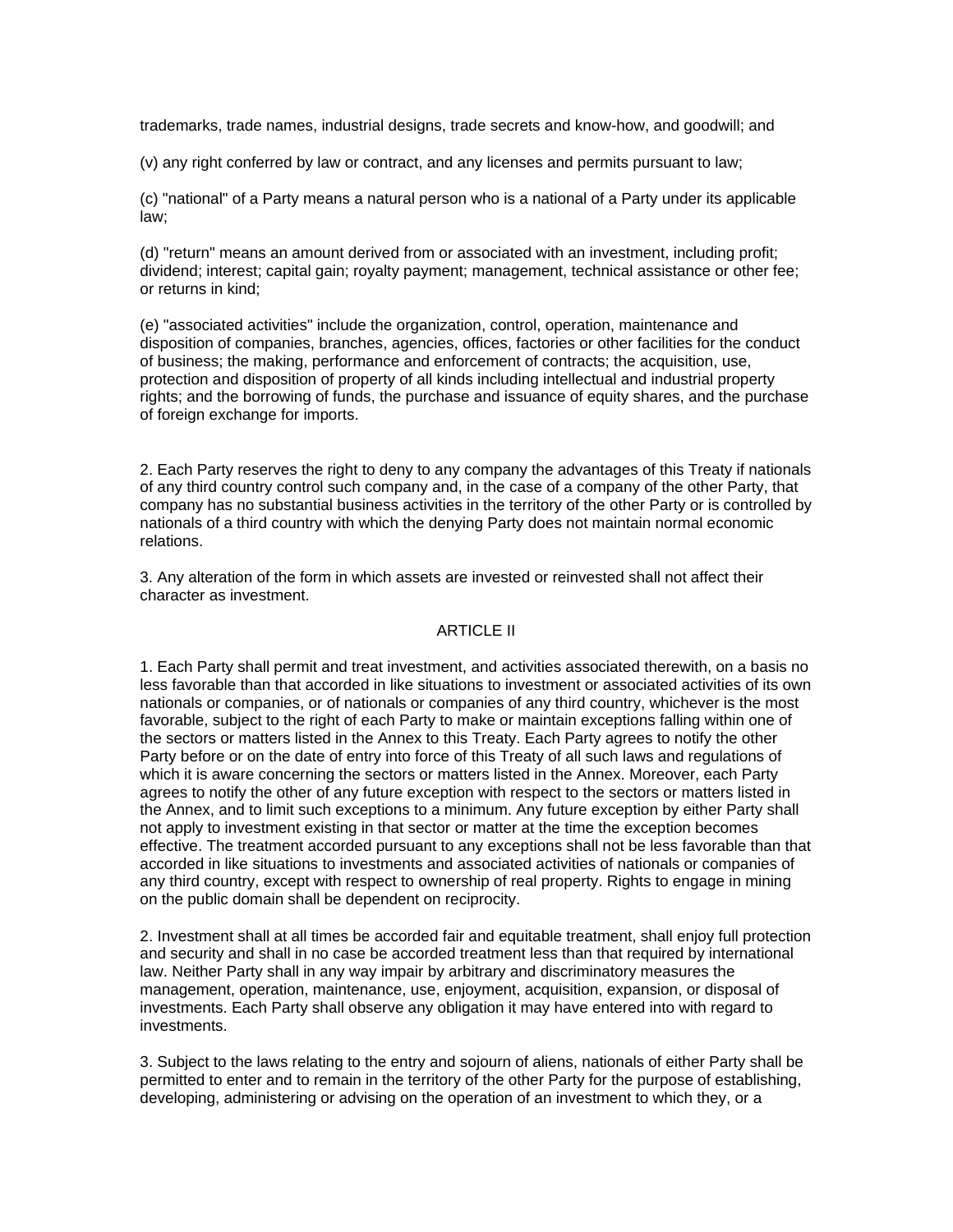company of the first Party, that employs them, have committed or are in the process of committing a substantial amount of capital or other resources.

4. Companies which are legally constituted under the applicable laws or regulations of one Party, and which are investments, shall be permitted to engage top managerial personnel of their choice, regardless of nationality.

5. Neither Party shall impose performance requirements as a condition of establishment, expansion or maintenance of investments, which require or enforce commitments to export goods produced, or which specify that goods or services must be purchased locally, or which impose any other similar requirements.

6. Each Party shall provide effective means of asserting claims and enforcing rights with respect to investment agreements, investment authorizations and properties.

7. Each Party shall make public all laws, regulations, administrative practices and procedures, and adjudicatory decisions that pertain to or affect investments.

8. The treatment accorded by the United States of America to investments and associated activities under the provisions of this Article shall in any State, Territory or possession of the United States of America be the treatment accorded therein to companies legally constituted under the laws and regulations of other States, Territories or possessions of the United States of America.

9. The most favored nation provisions of this Article shall not apply to advantages accorded by either Party to nationals or companies of any third country by virtue of that Party's binding obligations that derive from full membership in a regional customs union or free trade area.

#### ARTICLE III

1. Investments shall not be expropriated or nationalized either directly or indirectly through measures tantamount to expropriation or nationalization ("expropriation") except for a public purpose; in a non-discriminatory manner; upon payment of prompt, adequate and effective compensation; and in accordance with due process of law and the general principles of treatment provided for in Article 11(2). Compensation shall be equivalent to the fair market value of the expropriated investment immediately before the expropriatory action was taken or became known; be paid without delay; include interest at a commercially reasonable rate from the date of expropriation; be fully realizable; and be freely transferable at the prevailing market rate of exchange on the date of expropriation.

2. A national or company of either Party that asserts that all or part of its investment has been expropriated shall have a right to prompt review by the appropriate judicial or administrative authorities of the other Party to determine whether any such expropriation has occurred and, if so, whether such expropriation, and any compensation therefor, conforms to the principles of international law.

3. Nationals or companies of either Party whose investments are losses in the territory of the other Party owing to war or armed conflict, revolution, state or national emergency, insurrection, civil disturbance or other similar events shall be accorded treatment by such other Party no less favorable than that accorded to its own nationals or companies or to nationals or company of any third country, whichever is the most favorable treatment, as regards any measures it adopts in relation to such losses.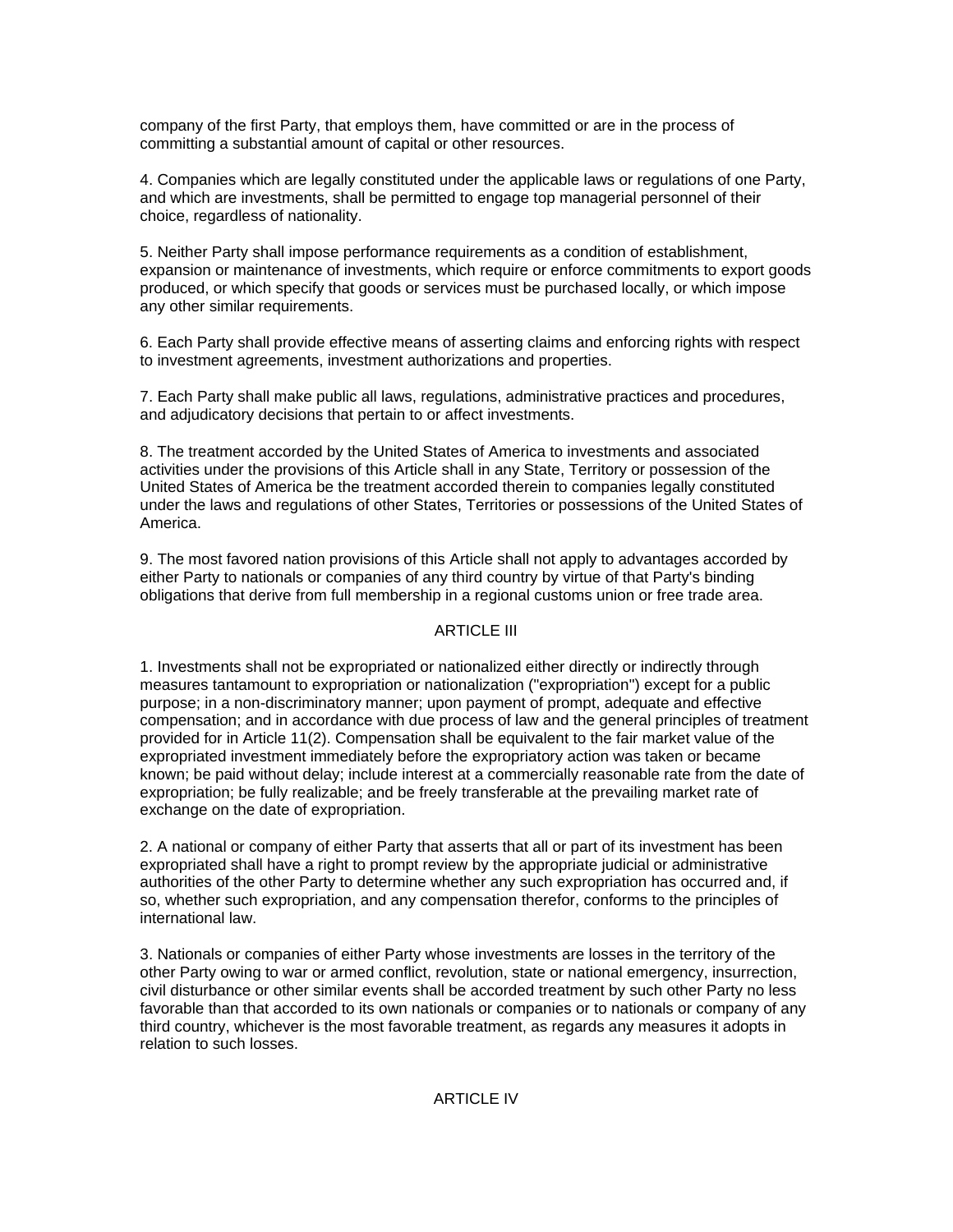1. Each Party shall permit all transfers related to an investment be made freely and without delay into and out of its territory. Such transfers include: (a) returns; (b) compensation pursuant to article III; (c) payments arising out of an investment dispute; (d) agreements made under a contract, including amortization of principle and accrued interest payments made pursuant to a loan agreement; (e) proceeds from the sale or liquidation of all or any part of investment; and (f) additional contributions to capital for the maintenance or development of an investment.

2. Except as provided in Article III paragraph 1, transfers shall made in a freely convertible currency at the prevailing market of exchange on the date of transfer with respect to spot transactions in the currency to be transferred.

3. Notwithstanding the provisions of paragraphs 1 and 2, either may maintain laws and regulations (a) requiring reports of currency transfer; and (b) imposing income taxes by such means as withholding tax applicable to dividends or other transfers. Furthermore, either Party may protect the rights of creditors, or re the satisfaction of judgments in adjudicatory proceedings, rough the equitable, nondiscriminatory and good faith application of its law.

#### **ARTICLE V**

The Parties agree to consult promptly, on the request of either, resolve any disputes in connection with the Treaty, or to discuss matters relating to the interpretation or application of the treaty.

# ARTICLE VI

1. For the purposes of this Article, an investment dispute is deed as a dispute involving (a) the interpretation or application of investment agreement between a Party and a national or company of the other Party; (b) the interpretation or application of a investment authorization granted by a Party's foreign investment authority to such national or company; or (c) an alleged breach of any right conferred or created by this Treaty with respect to an investment.

2. In the event of an investment dispute between a Party and a national or company of the other Party, the parties to the dispute shall initially seek to resolve the dispute by consultation and negotiation, which may include the use of non-binding, third party procedures. Subject to Paragraph 3 of this Article, if the dispute cannot be resolved through consultation and negotiation, the dispute shall be submitted for settlement in accordance with previously agreed, applicable dispute-settlement procedures; any dispute-settlement procedures including those relating to expropriation and specified in the investment agreement shall remain binding and shall be enforceable in accordance with the terms of the investment agreement, relevant provisions of domestic laws, and applicable international agreements regarding enforcement of arbitral awards.

3. (a) The national or company concerned may choose to consent in writing to the submission of the dispute to the International Settlement of Investment Disputes ("Centre") or to plying the rules of the Centre, for the settlement or binding arbitration, at any time after six upon which the dispute arose. Once the national or company concerned has so consented, either party to the dispute may institute such proceedings provided:

(i) the dispute has not been submitted by the national or company for resolution in accordance with any applicable previously agreed dispute settlement procedures; and

(ii) the national or company concerned has not brought the dispute before the courts of justice or administrative tribunals or agencies of competent jurisdiction of the Party that is a party to the dispute. If the parties disagree over whether conciliation or binding arbitration is the more appropriate procedure to be employed, the opinion of the national or company concerned shall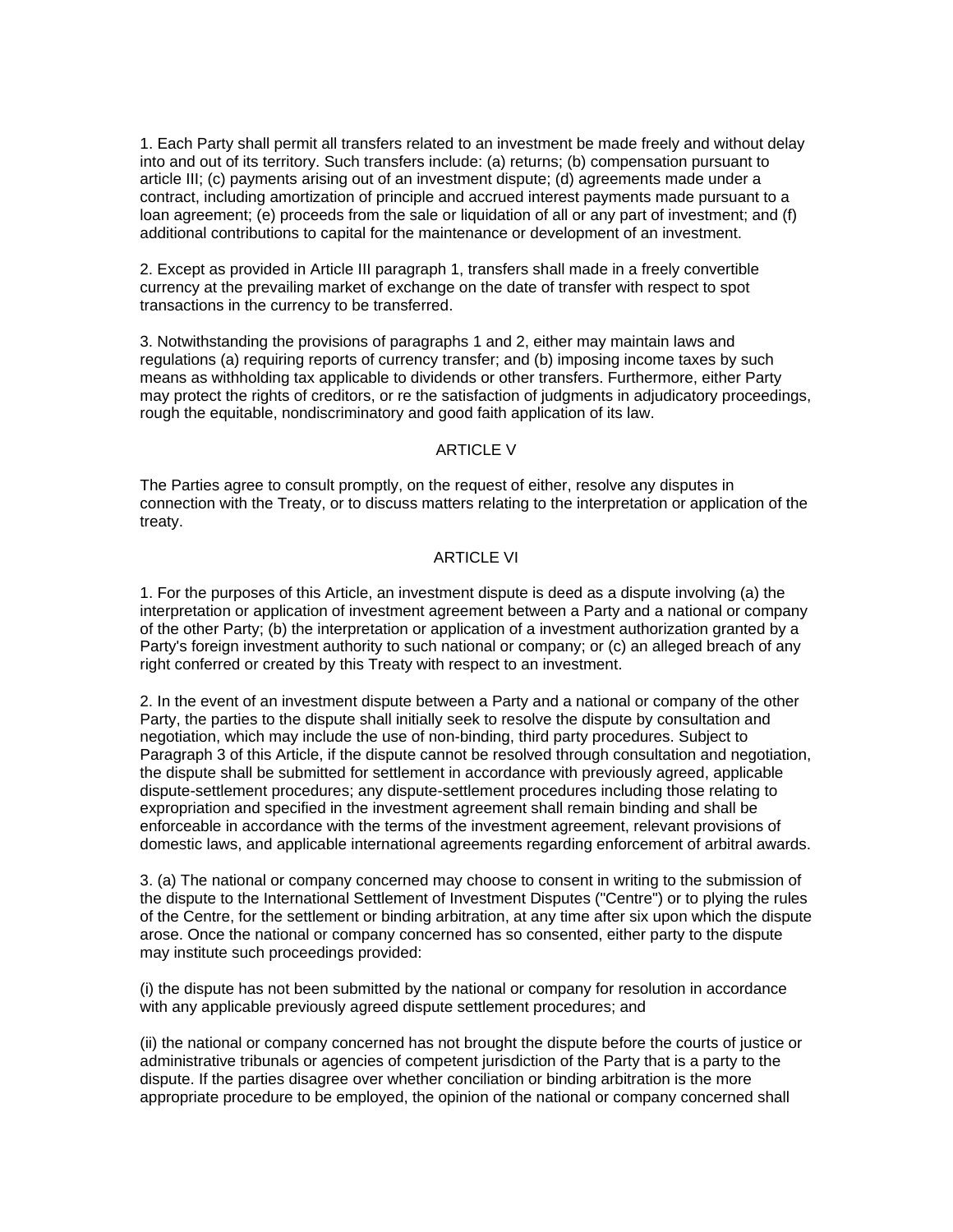## prevail.

(b) Each Party hereby consents to the submission of an investment dispute to the Centre for settlement by conciliation or binding arbitration, or, in the event the Centre is not available, to the submission of the dispute to ad hoc arbitration applying the rules of the Centre.

(c) Conciliation or binding arbitration of such disputes shall be done applying the provisions of the Convention of the Settlement of Investment Disputes Between States and Nationals of Other States done at Washington, March 18, 1965 ("Convention") and the Regulations and Rules or the Centre.

4. In any proceeding involving an investment dispute, a Party shall not assert, as a defense, counter-claim, right of set-off or otherwise, that the national or company concerned has received or will receive, pursuant to an insurance or guarantee contract, indemnification or other compensation for all or part of its. alleged damages.

5. For the purposes of this Article, any company legally constituted under the applicable laws and regulations of either Party or a political subdivision thereof but that, immediately before the occurrence of the event or events giving rise to the dispute, was an investment of nationals or companies of the other Party, shall, in accordance with Article 25 (2) (b) of the Convention, be treated as a national or company of such other Party.

# ARTICLE VII

1. Any dispute between the Parties concerning the interpretation or application of the Treaty which is not resolved through consultations other diplomatic channels, shall be submitted, upon the request of either Party, to an arbitral tribunal for binding decision in accordance with the applicable rules of international law. In the absence of an agreement by the Parties to the contrary, the arbitration rules of the United Nations Commission on International Trade Law (UNCITRAL), except to the extent modified by the Party or by the arbitrators, shall govern.

2. Within two months of receipt of a request, each Party shall appoint an arbitrator. The two arbitrators shall select a third arbitral as Chairman, who is a national of a third State. The UNCITRAL Rules for appointing members of three member panels shall apply *mutatis mutandis*  to the appointment of the arbitral panel except that the appointing authority referenced in those rules shall be the Secretary General of the Centre.

3. Unless otherwise agreed, all submissions shall be made and all hearings shall be completed within six months of the date of selection of the third arbitrator, and the Tribunal shall render its decision within two months of the date of the final submissions or the of the closing of the hearings, whichever is later.

4. Expenses incurred by the Chairman, the other arbitrators, an other costs of the proceedings shall be paid for equally by the Parties. The Tribunal may, however, at its discretion, direct that a higher proportion of the costs be paid by one of the Parties.

# ARTICLE VIII

The provisions of Article VI and VII shall not apply to a dispute arising (a) under the export credit, guarantee or insurance programs of the Export-Import Bank of the United States or (b) under other official credit, guarantee or insurance arrangements pursuant to which the Parties have agreed to other means of settling disputes.

# ARTICLE IX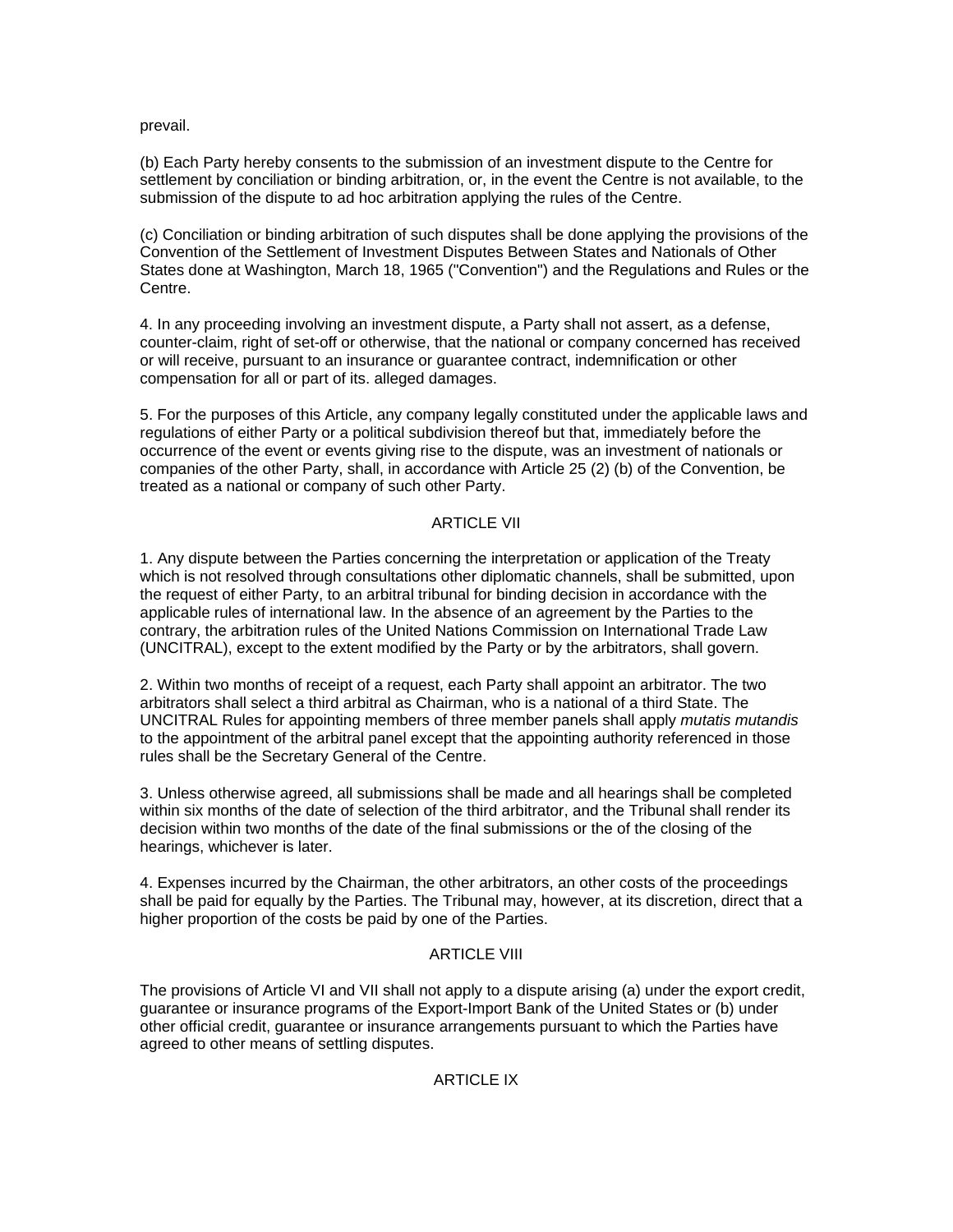This Treaty shall not derogate from:

(a) laws and regulations, administrative practices or procedures, or administrative or adjudicators decisions of either Party;

(b) international legal obligations; or

(c) obligations assumed by either Party, including those contained in an investment agreement or an investment authorization, that entitle investments or associated activities to treatment more favorable than that accorded by this Treaty in such situations.

# ARTICLE X

1. This Treaty shall not preclude the application by either Party of measures necessary for the maintenance of public order, the fulfillment of its obligations with respect to the maintenance or restoration of international peace or security, or the protection of its own essential security interests.

2. This Treaty shall not preclude either Party from prescribing special formalities in connection with the establishment of investments, but such formalities shall not impair the substance of any of the rights set forth in this Treaty.

# ARTICLE XI

1. With respect to its tax policies, each Party should strive to accord fairness and equity in the treatment of investment of nationals and companies of the other Party.

2. Nevertheless, the provisions of this Treaty, and in particular Article VI and VII, shall apply to matters of taxation only with respect to the following:

(a) expropriation, pursuant to Article III;

(b) transfers, pursuant to Article IV; or

(c) the observance and enforcement of terms of an investment agreement or authorization as referred to in Article VI (1) (a) or (b), to the extent they are not subject to the dispute settlement provisions of a Convention for the avoidance of double taxation between the two Parties, or have been raised under such settlement provisions and are not resolved within a reasonable period of time.

# ARTICLE XII

This Treaty shall apply, *mutatis* mutandis, to the political subdivisions of the parties.

# ARTICLE XIII

1. This Treaty shall enter into force thirty days after the date of exchange of instruments of ratification. It shall remain in force for a period of ten years and shall continue in force unless terminated in accordance with paragraph 2 of this Article. It shall apply to investments existing at the time of entry into force as well as to investments made or acquired thereafter.

2. Either Party may, by giving one year's written notice to the other Party, terminate this Treaty at the end of the initial ten year period or at any time thereafter.

3. With respect to investments made or acquired prior to the date of termination of this Treaty and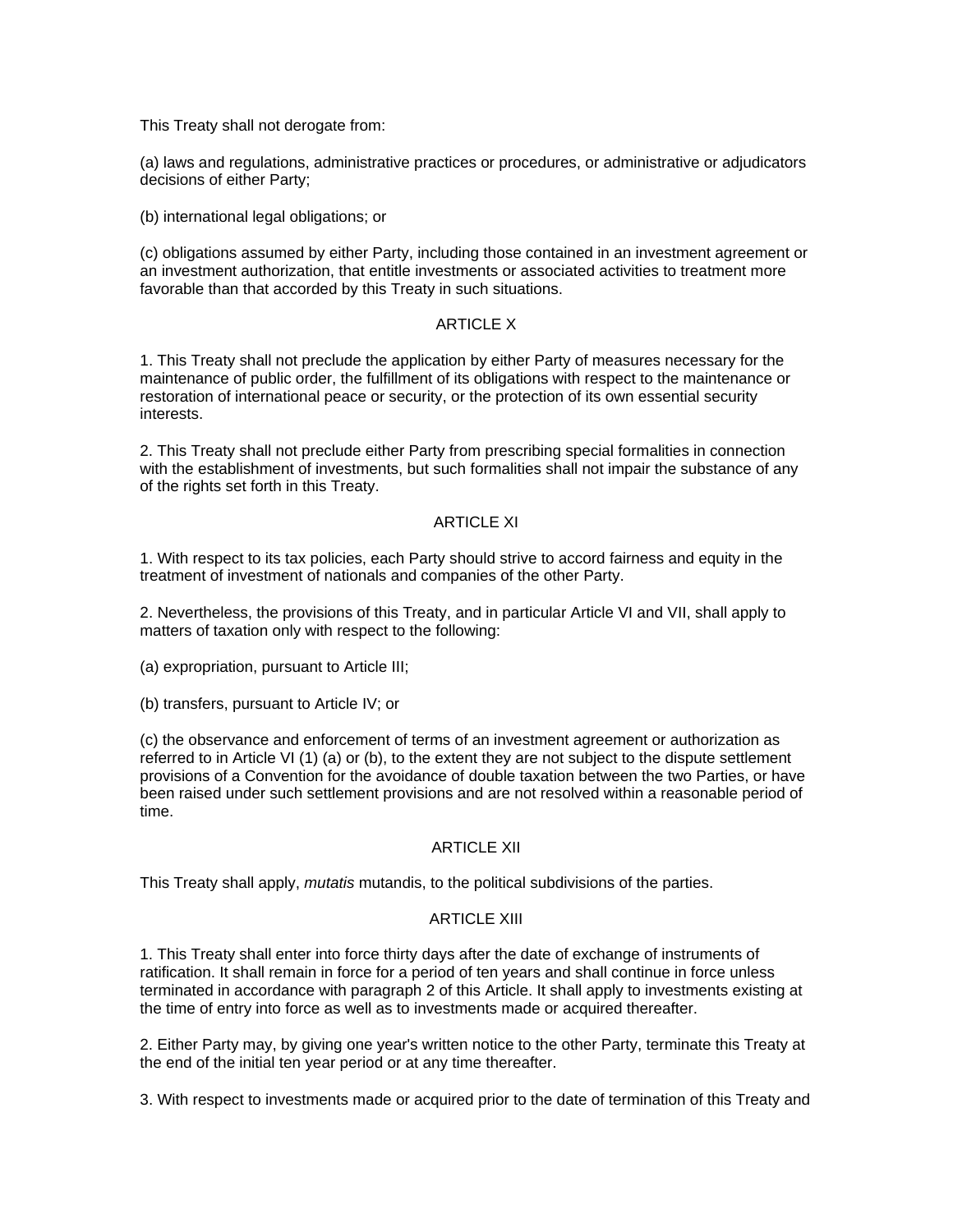to which this Treaty otherwise applies, the provisions of all of the other Articles of this Treaty shall thereafter continue to be effective for a further period of ten years from such date of termination.

4. The Annex shall form an integral part of the Treaty.

IN WITNESS WHEREOF, the respective plenipotentiaries have signed this Treaty.

DONE in duplicate at Washington on the twelfth day of February, 1990, in the English and French languages, both texts being equally authentic.

For the Government People's Republic of the Congo ANTOINE NDINGA-OBA.

For the Government of the United States of America CARLA HILLS

#### ANNEX

Consistent with Article II paragraph 1, each Party reserves the right to maintain limited exceptions in the sectors or matters it has indicated below:

# *The United States of America*

Air transportation; ocean and coastal shipping; banking; insurance; government grants; government insurance and loan programs; energy and power production; custom house brokers; ownership of real estate; ownership and operation of broadcast or common carrier radio and television stations; ownership of shares in the Communications Satellite Corporation; the provisions common carrier telephone and telegraph services; the provision of submarine cable services; use of land and natural resources; primary dealerships in government securities; landbased maritime transport facilities.

#### *The People's Republic of the Congo*

The insurance sector; government lending and insurance programs; energy production; certified customs agents; real estate, radio and television broadcasts; telephone and telegraph services drinking water supply; rail transportation; air transport.

# TREATY WITH THE PEOPLE'S REPUBLIC OF THE CONGO CONCERNING THE RECIPROCAL ENCOURAGEMENT AND PROTECTION OF INVESTMENT

\_\_\_\_\_\_\_\_\_\_\_\_\_\_\_\_\_\_\_\_\_\_\_\_\_\_\_\_

AUGUST 6 (legislative day, August 5) 1992 - Ordered to be printed

Mr. PELL, from the Committee on Foreign Relations, submitted the following

\_\_\_\_\_\_\_\_\_\_\_\_\_\_\_\_\_\_\_\_\_\_\_\_\_\_\_\_

REPORT

[To accompany Treaty Doc. 102-1]

The Committee on Foreign Relations to which was referred the Treaty Between the Government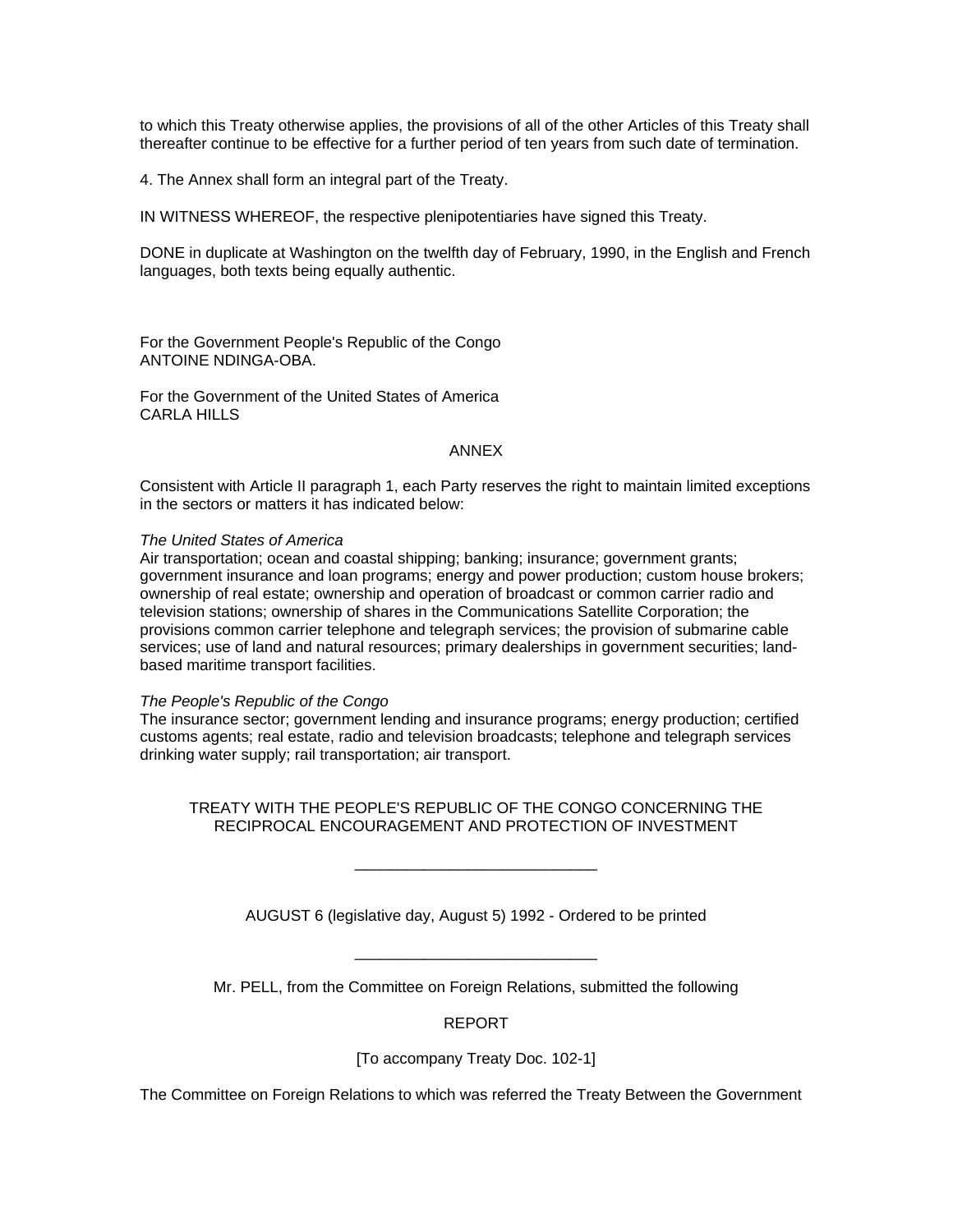of the United States of America and the Government of the People's Republic of the Congo Government, signed at Washington, February 12, 1990, having considered the same, reports favorably thereon without amendment and recommends that the Senate gave its advise and consent to ratification thereof.

#### PURPOSE

The Treaty Between the Government of the United States of America and the Government of the People's Republic of the Congo Concerning the Reciprocal Encouragement and Protection of Investment, signed at Washington on February 12, 1990 was transmitted by President Bush on March 19, 1991 (Treaty Doc. 102-1).

The Treaty is part of a series of bilateral investment treaties being negotiated by the United States. The principal purpose of the bilateral investment treaties is to promote the free flow of international investment and to encourage and protest United States investment in developing countries.

# MAJOR PROVISIONS

Before entering into negotiations, the United States developed a model treaty which sought to incorporate provisions which would facilitate the free flow of investment, prohibit practices which have emerged in various countries which inhibit that free flow, and generally codify rules on investment and dispute settlement, which the United States views as well as established international law and precedent. Specifically, the model treaty seeks to achieve the following objectives:

-- the better of either national or most-favored nation treatment, for each party to the treaty, thereby providing in the case of United States companies a "level playing field" in competing with national and third country investors, subject to specified exceptions set forth in the annex to each treaty;

-- Application of international law standards to the expropriation of investments, permitting expropriation only for a public purpose and requiring the payment of prompt and fair compensation;

-- The free transfer of funds associated with an investment into and out of the host country;

-- Access to binding international arbitration for settlement of investment disputes;

-- A prohibition on the imposition of performance requirement, which have become important as countries have increasingly imposed requirement to use domestically produced goods; and imposed requirements to use domestically produced goods; and

-- The right of companies to hire top managers of their choice; regardless of nationality.

In each of the bilateral investment treaties, including this treaty, the United States has reserved the right to make of maintain limited exceptions to national or most-favored nation treatment in specific sectors or matters set forth in the annex to the treaty.

#### INVESTMENT BARRIERS

The Administration submitted the following response to the committee's inquiry regarding investment barriers identified in the process of negotiating this treaty.

As noted above, the USF (United States Government) participates in BIT discussions with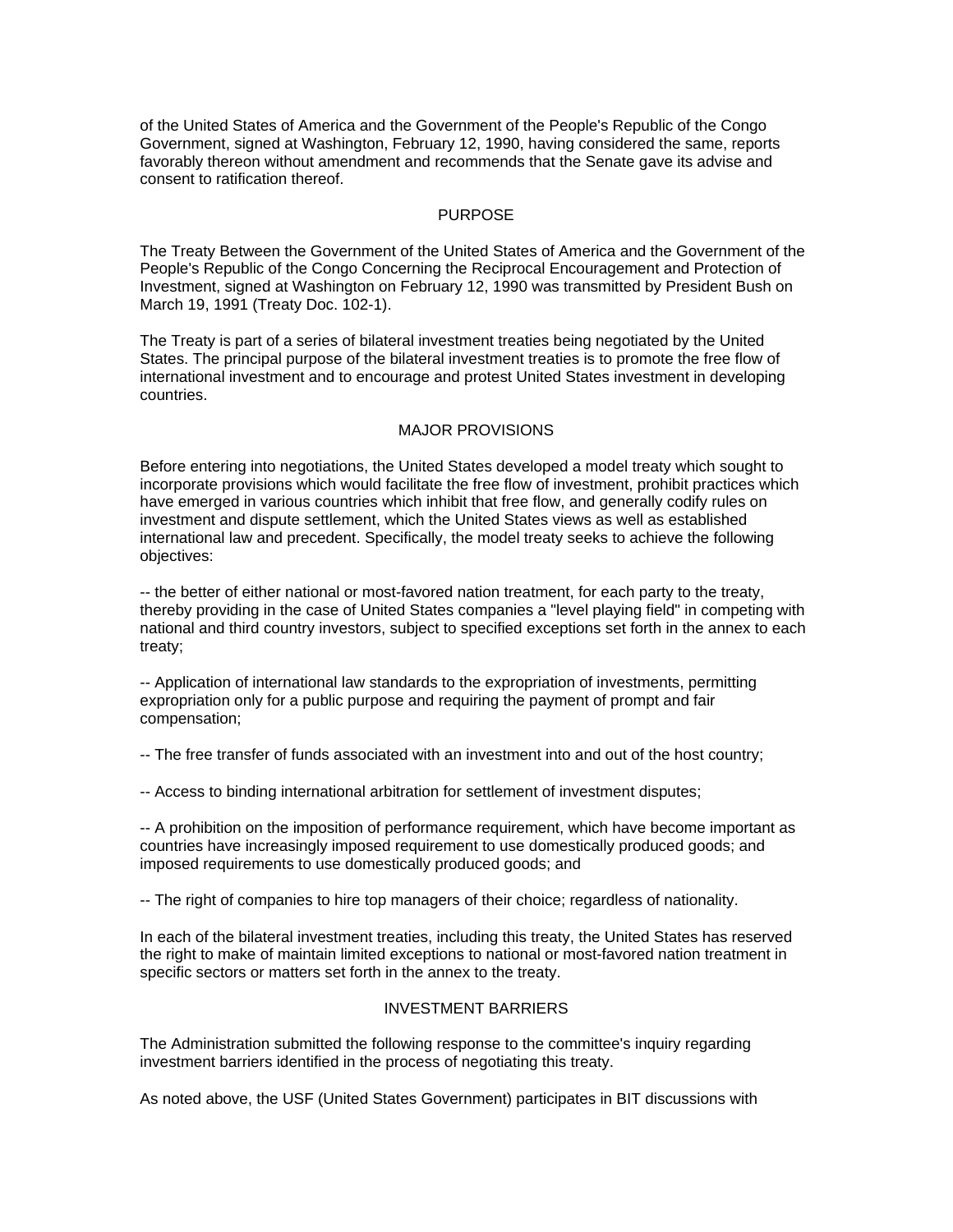countries whose investment regimes are roughly consistent with the BIT principles. In every BIT, countries agree to provide the better of national or most-favored nation treatment to investments subject to each Party's exceptions. These exceptions are designed to accommodate the derogations from national treatment in state and national laws which may constitute investment barriers . . .

Concern was raised over government screening of foreign investment. While some Congolese laws are at present inconsistent with the elements of the treaty, the treaty will supersede domestic law in the Congo. As a result, United States investments will be granted at least the better of national treatment of MFN on entry and post establishment.

#### BILATERAL INVESTMENT TREATY PROGRAM

The earliest formal economic treaties that the United States negotiated with other countries were a series of Friendship, Commerce, and Navigation (FCN) treaties. These treaties set the framework for U.S. trade and investment relations with foreign countries.

With the advent of the General Agreement on Tariffs and Trade (GATT), U.S. trade relations began to be set with foreign countries through multilateral trade agreements and the use of FCN treaties faded; the last two FCNs were negotiated in the late 1960s. This multilateral approach left a gap in relations with foreign countries involving U.S. investment issue of performance requirements in the Trade Related Investment Measures (TRIMS) of the current Uruguay trade negotiations. The North American Free Trade Agreement also has investment provisions similar to a bilateral investment treaty.

In an attempt to promote the free flow of investment internationally, in the absence of multilaterally agreed to rules, the United States began, in 1981, to negotiate a new series of treaties called the Bilateral Investment Treaties (BITs). The BIT program is designed to provide certain mutual guarantees and protections and to created a more stable and predictable legal framework for foreign investors with each of the treaty partners. A special tenet of the program is to ensure that United States direct investment abroad and foreign investment in the United States receive fair, equitable and non-discriminatory treatment. The BITs are, therefore, the modern successor on the Investment side to the Friendship, Commerce, and Navigation Treaty series. In comparison to its predecessor, the BIT is far more detailed and provides greater protection for the foreign investor, including an investor-to-state disputes mechanism that generates to United States investors the right to binding arbitration against the host state without the involvement of the United States government.

The Senate gave its advise and consent to ratification of BIT's with Senegal, Zaire, Morocco, Turkey, Cameroon, Bangladesh, Egypt and Grenada in 1988, and in 1990 a BIT with Panama and a business and economic relations treaty with Poland was the first extension of this program to facilitate the continuation of economic and political changes which have taken place in Eastern Europe over the last four years. All of these treaties have entered into force except the one with Poland. The treaty with Poland has not been brought into force because Polish law on intellectual property rights has not yet been revised in conformity with the terms of the treaty.

The negotiation of BITs has accelerated dramatically since 1990. The administration has signed a BIT with Kazakhstan, Argentina and Romania. These treaties should be submitted to the Senate later this year. Negotiations are currently ongoing with Uruguay, Bolivia, Nigeria, Hungary, Jamaica, Armenia, Costa Rica, Hong Kong, Venezuela, Colombia, Pakistan, Peru, Mongolia, Kyrgyzsatan, Barbados and Bulgaria. In addition, there are 14 other countries with which the Administration hopes to initiate negotiations in the near future.

# EXPERIENCE OF TREATIES IN FORCE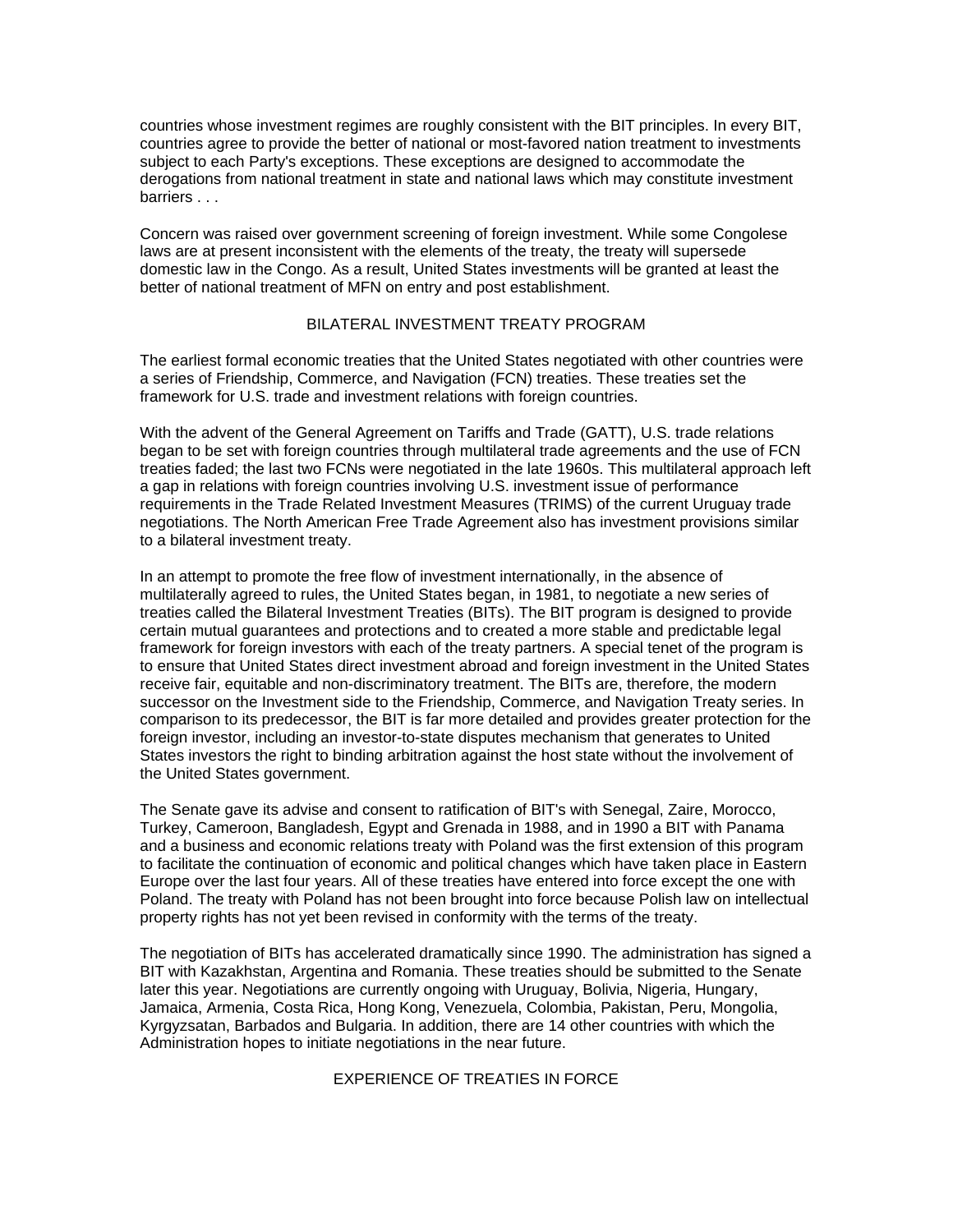The administration has informed the committee that there have been no major problems involving a U.S. investment, with the exception of Zaire, in countries with which bilateral investment treaties are in force. They have also stated there have been no cases in which the bilateral investment treaty dispute settlement mechanism for international arbitration has been invoked.

Our experience to date with the United States bilateral investment treaties in force is that they are a valuable tool, both for the United States investor and the United States government, to insure that our bilateral investment treaty partners protect United States investment. In two cases (Panama and Zaire), the United States government has been notified by the United States investors of potential bilateral investment treaty violations, and in both cases the United States Embassy in the host country made demarches to the host government. In one case, the host government stopped the offending practice and in the other Zaire -discussed infra) consultations are continuing.\*\*\*

Recently disputes have arisen between United States companies and the Government of Zaire regarding the taking of petroleum product installations, and compensation for the destruction of property during the civil disturbances of September and October 1991. The United States has informed the Government of Zaire that we expect Zaire to fulfill its obligations under the bilateral investment treaty with respect to both these problems, and to return the petroleum installations to their United States owners. We have also advised the United States companies involved of their rights under the bilateral investment treaty. If negotiated settlement cannot be reached after six months, they have the right directly to seek remedy in the courts of Zaire or through international arbitration. We will continue to remain fully engaged with the Government of Zaire in seeking resolution of these issues. (Answer to questions submitted by Chairman Pell to the administration.)

The administration has indicated that in a number of the countries with BITs in effect, U.S. investment has increased since the BIT went into force. However, the administration has pointed out that the existence of a BIT will not guarantee increased U.S. investment. Because investment decisions are based on a variety of factors and the BITs have only been in force for a short period of time, the administration says it would be difficult to draw a relationship between increased investment and the BITs.

# TREATY PROVISIONS

The Congo treaty is virtually identical to the model bilateral investment treaty used by the administration and meets all of its objectives set forth above.

The Congo reserved the right to maintain limited exceptions to national or MFN treatment in the following sectors or matters set forth in the Annex to the treaty:

The insurance sector; government lending and insurance programs; energy production; certified customs agents; real estate; radio and television broadcasts; telephone and telegraph services; drinking water supply; rail transportation; and air transport.

# ENTRY INTO FORCE

The treaty enters into force 30 days after exchange of ratification and continues in force for at least ten years. Thereafter, either party may terminate the treaty, subject to one year's written notice.

The treaty text and the administration's summary analysis of the treaty is set forth in Treaty Doc. 102-1. The administration's responses to committee questions regarding the interpretation of treaty provisions is available for review as part of the committee's hearing record on this treaty.